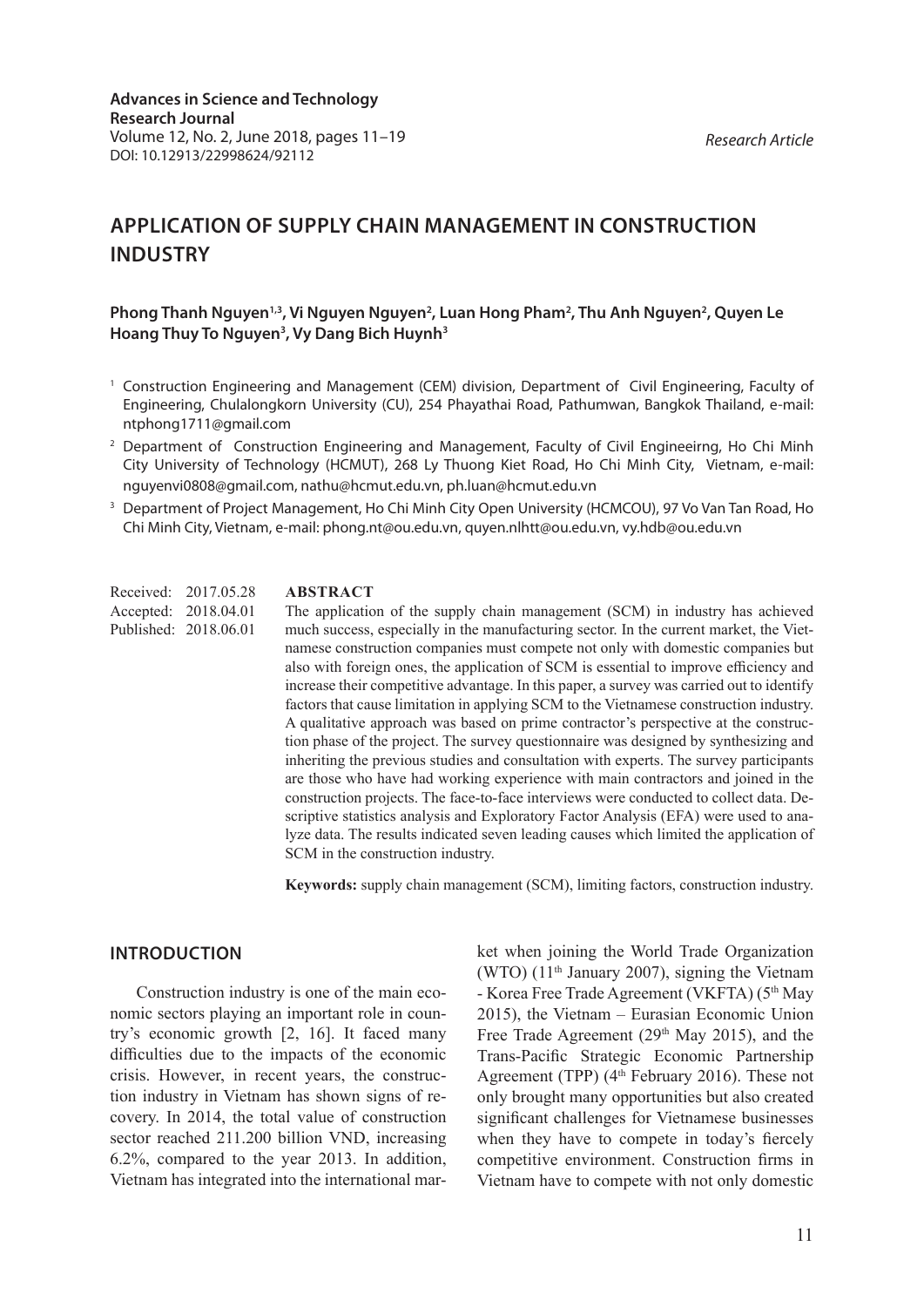

**Fig. 1.** Generic configuration of a supply chain in manufacturing [20]

companies but also foreign corporations. Thus, the current demand for innovations to improve the efficiency of the construction industry and increase the competitive advantage of its companies is very urgent.

SCM technique has been widely applied to various professions, especially in the manufacturing sector. Its efficiency helped many industries to lift productivity and competitive capacity at the current global market. The successful SCM applications of Wal-Mart, Procter and Gamble, Ford, and Dell are typical examples. As a result, they have become the leading firms in the markets. In Vietnam, Vinamilk company has also achieved great success from the application of SCM in their business activities. Therefore, SCM is considered as an appropriate method that can meet the urgent needs of the Vietnam's construction sector. Despite the present recognition of SCM importance, its application for the construction industry in general and Vietnam's, in particular, is limited. Therefore, it is essential to find the causes of such limitation.

#### **RESEARCH BACKGROUND**

This part begins with the supply chain management in manufacturing and construction industry. It then presents the characteristics of construction supply chain. Finally, the status of supply chain management application to construction industry is discussed.

#### **Supply Chain and Supply Chain Management in Manufacturing**

Some definitions have been proposed concerning the concept of the supply chain and its management [3, 4, 5]. In general, in the Figure 1,

the supply chain in manufacturing can be stated as the activities network of companies being involved from raw material to finished product and delivery to the customers [11]. Therefore, SCM can be defined as the manipulations impact on the operations of the supply chain to gain the desired results, the coordination of manufacture, inventory, place and transport among the members of a supply chain with the aim to rhythmically and efficiently meet the market demands [6, 7, 12].

#### **Supply Chain and Supply Chain Management in Construction**

Although the construction industry is much delayed than other sectors in applying SCM, many concepts are available, such as the ones suggested by [18, 22]. However, in this research, the supply chain, and SCM are understood as follows: Supply chain is an activities network of involved companies (client/ owner, designer, consultant, the prime contractor, subcontractor, and supplier) to create and put a completed building to use. In Figure 2, each supply chain member is a link of one or many other chains, creating a complex network; SCM in construction is the ways that the firms used to raise the cooperation between stakeholders in the chain and link the key construction business processes [8]. Its purposes are to improve construction productivity, enhance competitive advantage and satisfy the client requirements at the lowest cost [9, 10].

#### **Characteristics of Construction Supply Chain**

The construction supply chain is characterized by the following elements [13, 14, 15]:

• Convergent supply chain: Directing all materials to the construction site. The "construc-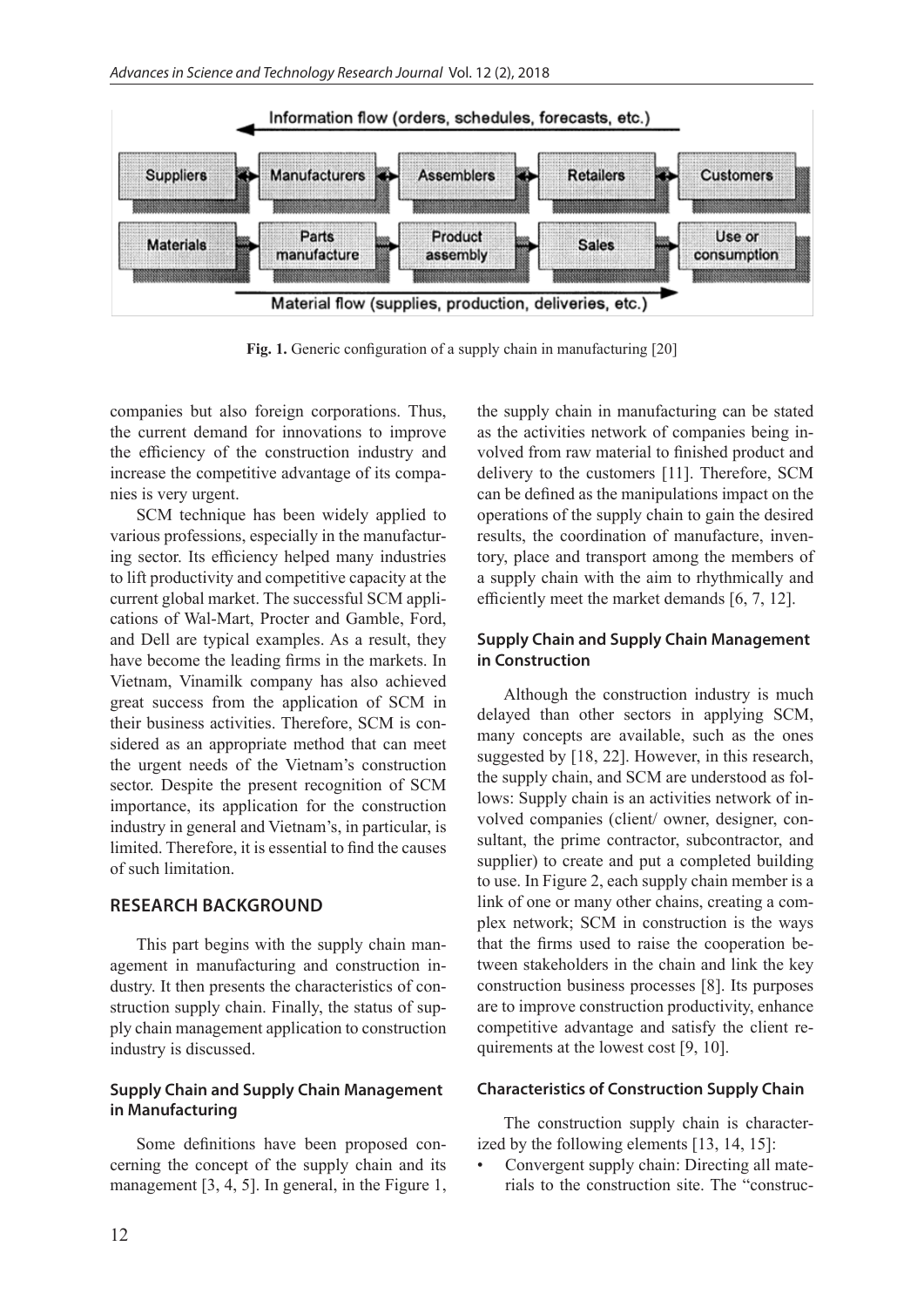

**Fig. 2.** Model of construction supply chain [22]

tion factory" is set up for a single product, in contrast to systems of manufacturing where multiple products pass through the plant and distribute to customers.

- Pull supply chain: Products are derived from the requirements of the owners, they find the main contractors who can meet their demands. The main contractors continue to find the subcontractors, suppliers that can help them to complete the project. This process continues to create a construction supply chain.
- Make-to-order supply chain: Each project creates a new product. There is little repetition except for some special cases.
- Apart from rare exceptions, a supply chain is only used for a single project, and the duration of the chain depends on the project life cycle. As a result, the construction supply chain is typified by temporality, instability and fragmentation.

#### **Status of Supply Chain Management Application to Construction Industry in Vietnam**

Vietnam has gradually integrated into the international market. Therefore, the local contractors need to find the development strategies to be able to compete against the foreign contractors. It is said that only a small number of domestic contractors have the opportunity to access the world advanced management and construction techniques. Also, domestic contractors are in the need of supporting industry to compete at the global level. Currently, only some of the big contractors such as CotecCons (CTD) and Hoa Binh (HBC) attempt to carry out the Design – Build model and BIM system to create the added values and improve their gross margin. It could be the upcoming trend and strategy for Vietnamese constructors.

Beside Design – Build model and BIM system, SCM technique also meets the current demands of Vietnam's construction industry. However, its concept is not popular. The survey result shows a significant number of respondents (72%) agreed that applying SCM to construction is essential. Also, some of the core benefits were achieved when respondents had agreed on implementing SCM. First, it brings many advantages to all members of supply chain and contributes to improving efficiency. Second, it helps to resolve adversarial relationships among the project stakeholders; and create favorable conditions for all members of the supply chain to coordinate together.

However, it was found that some problems remained with the Vietnamese construction. For instance, 97.5% of respondents adopt the primary ways (mail, fax, telephone or face-to-face) to connect and share supply information. Only 2.5% of them use connected information systems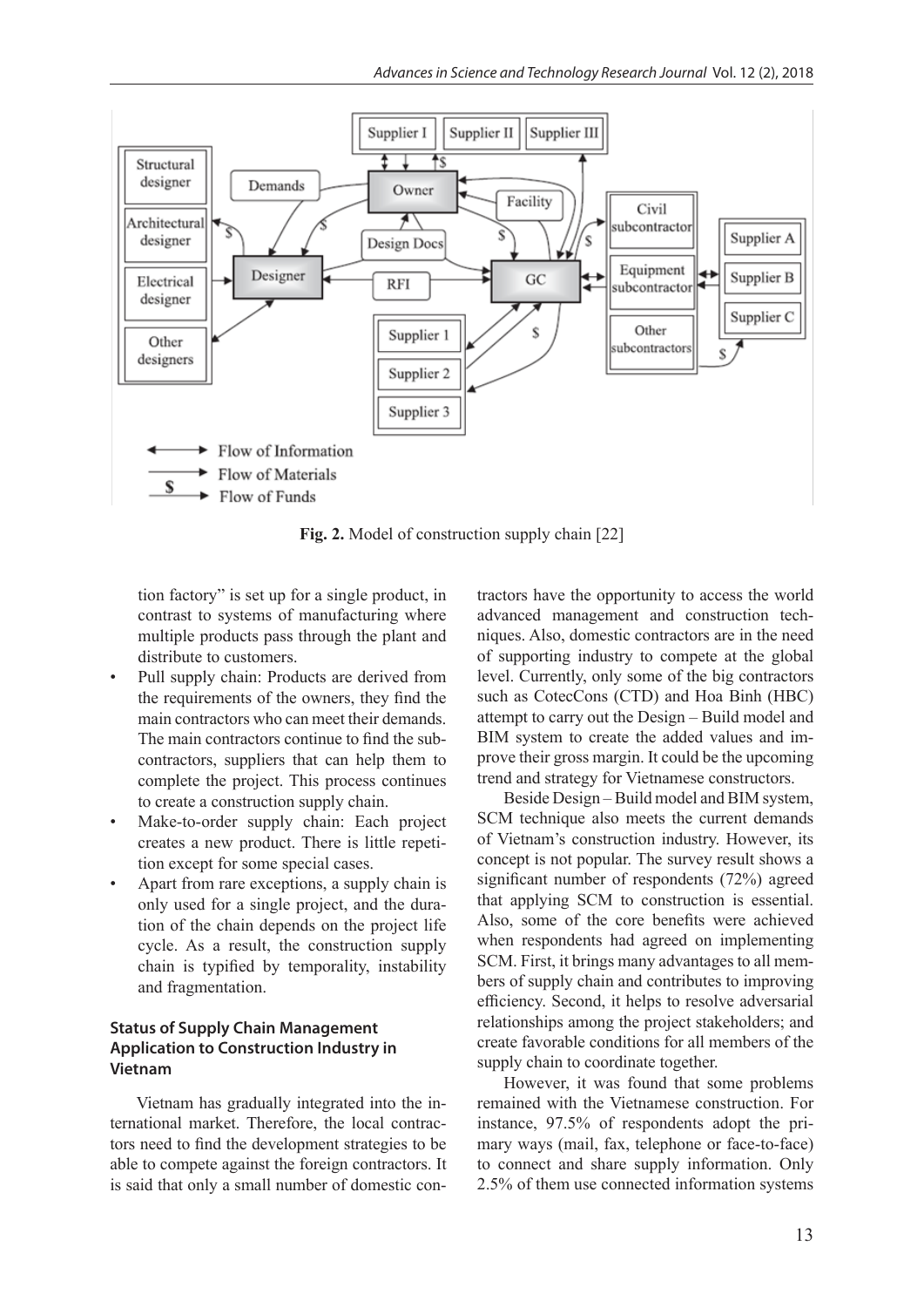and have a computer program that is specialized in supply. The major way employed by contractors from materials procurement depends on the site request (88.6%). It is the simplest purchase method and the only aim to satisfy the location material demands without optimizing calculation. Moreover, the subcontractors work scheduling is often proposed by themselves (43%), by the main contractor (27.8%) and by the combination of the main contractor and their subcontractors (29.1%). All of these challenge the contractors to implement SCM. Thus, the causes of restriction to SCM application are not only innovation aversion, but also other barrier factors, such as the sector characteristics, lack of SCM knowledge, inappropriate organization structure to support the system.

## **RESEARCH METHODOLOGY**

At the onset, the preliminary list of 39 limiting factors in applying SCM to the construction sector are identified by synthesizing from other sources like textbooks, journals, and previous studies. However, most of the documents were originated in different countries, so the experts' consultation was carried out to match with the Vietnam context. A group including nine professionals who have extensive experience in project management and participated in large-scale projects valued over 200 billion VND, were invited to assess, select from the preliminary list of factors and add many factors that they experienced in practice. Among nine experts, there are one with over 20 experience-year, followed by three with over 16 years, two with over 11 years and three with over five years. After several face to face interviews with these experts, 30 factors were extracted from 39 original factors and put in the survey questionnaire in the table 1.

The participants for the survey are the people who have experiences in working with the main contractors and joined the civil and industrial projects. The face-to-face interview was conducted to collect data. The respondents were asked to indicate the limited level of the factors by using a five-point Likert scale from 1= "least extent" to  $5=$  "great extent" [1].

Eighty-six valid responses with 3 from senior managers (3.5%), 22 from project managers or (deputy) project directors (25.6%), 16 from construction site commanders (18.6%), 34 from members of project management department (39.5%), 11 from low-level managers or engineers (12.8%) were obtained after the data collecting process. Regarding working experience, there are one people with over 20 years (1.2%), nine people with 16-20 years (10.5%), nine people with 11-15 years (10.5%), 51 people with 5-10 years (59.3%), and 16 people with 3-5 years (18.6%). For project scale, over 200 billion VND projects share 47.7% with 41 participants. The proportion of 100-200 billion VND projects, 50-100 billion VND projects and under 50 billion VND projects are 15.1% of 13 people, 14% of 12 people and 23.3% of 20 people respectively.

### **DATA ANALYSIS**

In this research, data analysis was undertaken using the descriptive statistics analysis method combined with exploratory factor analysis by IBM SPSS Statistics Version 23. The A7 and B19 factors were removed when testing scale reliability through Cronbach's alpha coefficient. The results show six groups of main reasons caused the limitation to SCM application for the construction industry in Vietnam. They are labeled and presented in the Table 2, 3 and 4.

# **DISCUSSION**

Based on the component of the construction characteristics, together with six components obtained from the exploratory factors analysis, it can be concluded that the application of SCM to Vietnamese construction industry is limited by seven major causes including (1) the characteristics of construction industry; (2) the company's SCM capability approaches; (3) lack of awareness of the importance of coordination and support among the project stakeholders; (4) the inappropriate supply chain creation support systems; (5) the poor maintaining of collaborative relationships; (6) lack of experience of innovations; and (7) lack of appropriate information technology systems.

### **The characteristics of the construction industry**

They are barriers to applying SCM. The temporary and short-term of construction projects lead to the difficult creation of long-term relationship and the mutual support among the members involving projects. Also, the participation of many organizations at the same time, as well as uncertainty and frequent changes during the project implementation process, made the construc-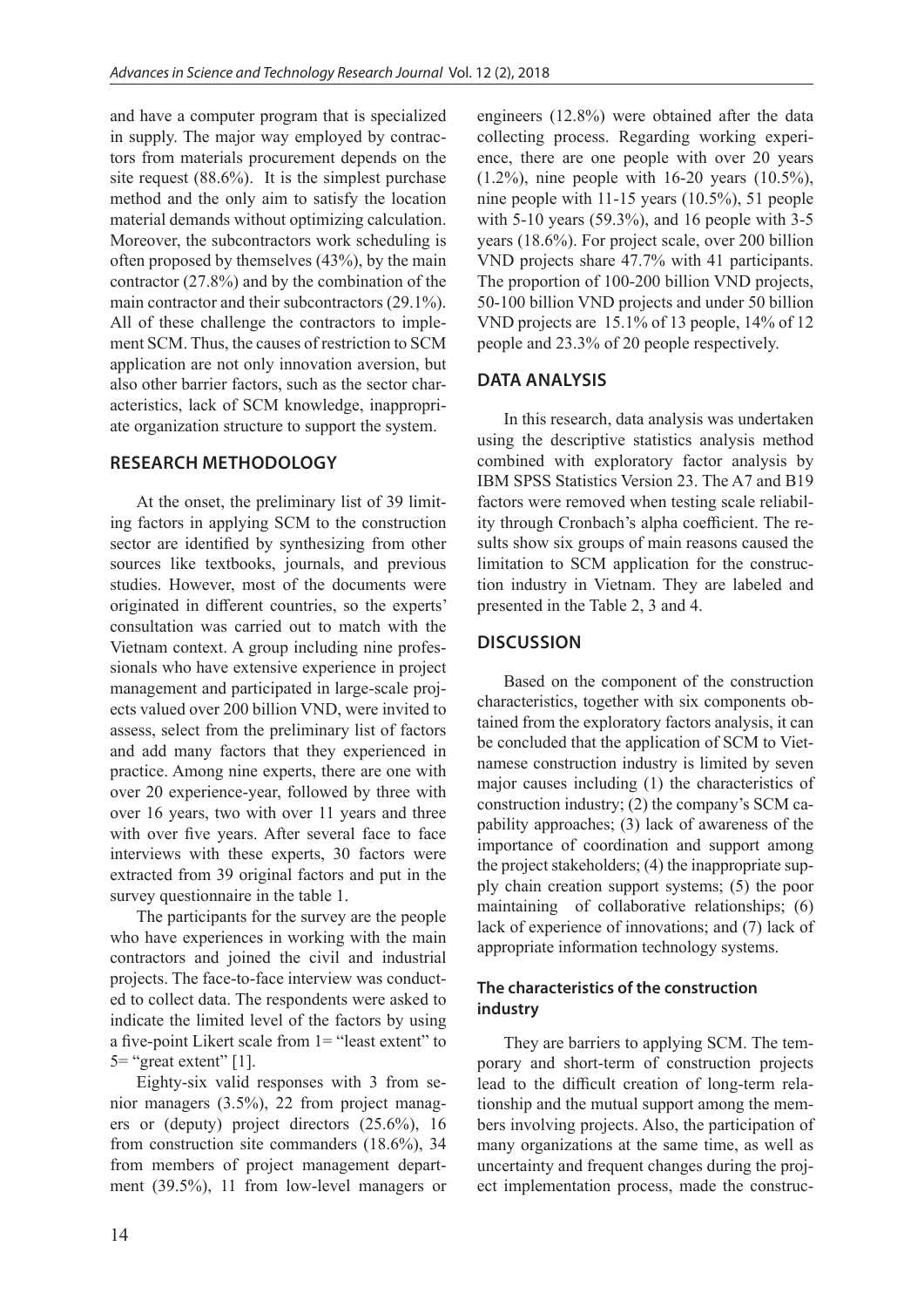|  |  | Table 1. Thirty factors were extracted from 39 original factors |  |
|--|--|-----------------------------------------------------------------|--|
|  |  |                                                                 |  |

|                | The limiting factors                                                                                                                                                                  |  |  |  |
|----------------|---------------------------------------------------------------------------------------------------------------------------------------------------------------------------------------|--|--|--|
| Α              | Group of factors related to the sector characteristic                                                                                                                                 |  |  |  |
| $\mathbf{1}$   | The temporary and short-term of construction project                                                                                                                                  |  |  |  |
| $\overline{2}$ | The complexity of construction project (there are many components involved in the supply chain)                                                                                       |  |  |  |
| 3              | The uncertainty and frequent changes of construction project (The changes usually from commands of owner lead to the<br>change of project implementation plan)                        |  |  |  |
| 4              | The uniqueness of construction project (each project construction is different in size, resources, and implementation method)                                                         |  |  |  |
| 5              | There are more conflicts and disputes than other industries                                                                                                                           |  |  |  |
| 6              | No standardization in the construction project of labor, machinery, equipment, and so forth.                                                                                          |  |  |  |
| $\overline{7}$ | Strong affection by many external factors: human, social, weather and other natural elements that lead to high risk (legal<br>aspect, price fluctuations, labor safety, and so forth) |  |  |  |
| в              | Group of factors related to the participants in a project (Owner, Designer, Contractor, Consultant, Supplier):                                                                        |  |  |  |
| 1              | Lack of understanding of supply chain and supply chain management                                                                                                                     |  |  |  |
| 2              | Lack of top management commitment                                                                                                                                                     |  |  |  |
| 3              | Inappropriate organization structure to support system                                                                                                                                |  |  |  |
| 4              | Fragmented processes                                                                                                                                                                  |  |  |  |
| 5              | Lack of appropriate information technology system                                                                                                                                     |  |  |  |
| 6              | Insufficient resources to integrate processes and manage logistics within a one-off project environment                                                                               |  |  |  |
| $\overline{7}$ | Lack of experience in innovations ( JIT, BIM, TQM,)                                                                                                                                   |  |  |  |
| 8              | The emphasis on individual interests rather than the common interests of the project members                                                                                          |  |  |  |
| 9              | The weakness in the internal management of the units involved                                                                                                                         |  |  |  |
| 10             | Deficiency trusts in the partner competence                                                                                                                                           |  |  |  |
| 11             | Lack of coordination and mutuality among the partners joined the process                                                                                                              |  |  |  |
| 12             | Adversarial relationships among the participants in the project                                                                                                                       |  |  |  |
| 13             | Less transparency, limitation and inadequacy in sharing the project information and communication                                                                                     |  |  |  |
| 14             | Applicability is limited by the competitive bidding process (Prime focus on bid prices, without focus on real cost)                                                                   |  |  |  |
| 15             | Lack of initial preparation of organizations involved in the project's supply chain                                                                                                   |  |  |  |
| 16             | Lack of awareness of the benefits and importance of adopting supply chain management in construction projects                                                                         |  |  |  |
| 17             | Low commitment of partners                                                                                                                                                            |  |  |  |
| 18             | The professional contractors were not involved early in processes of the projects (because the owners selected inap-<br>propriate contractor at the beginning of stage)               |  |  |  |
| 19             | The residual power between the participants                                                                                                                                           |  |  |  |
| 20             | Minimal or no direct interactions that foster long-term sustainable relationships with the partners                                                                                   |  |  |  |
| 21             | Lack of possible partners with the appropriate collaborative capability (regarding scale, available resources to meet the<br>requirements when joining the chain)                     |  |  |  |
| 22             | Differences in language, procedure and process when it has the participation of foreign firms                                                                                         |  |  |  |
| 23             | The owner financing does not satisfy the chain's requirements                                                                                                                         |  |  |  |

# Table 2. Ranking the sector characteristics' factors according to the average value

|                | <b>Factors</b>                                                                                                                                                  | Mean |
|----------------|-----------------------------------------------------------------------------------------------------------------------------------------------------------------|------|
| A <sub>3</sub> | The uncertainty and frequent changes of construction projects (The changes usually from commands of<br>owner lead to the change of project implementation plan) | 3.53 |
| A6             | No standardization in construction projects of labor, machinery, equipment.                                                                                     | 3.44 |
| A2             | The complexity of construction projects (there are many components involved in the supply chain)                                                                | 3.37 |
| A <sub>5</sub> | There are more conflicts and disputes than other industries                                                                                                     | 3.28 |
| A <sub>1</sub> | The temporary and short-term of construction projects                                                                                                           | 3.12 |
| A4             | The uniqueness of construction projects (each project construction is different in size, resources, and imple-<br>mentation method)                             | 2.98 |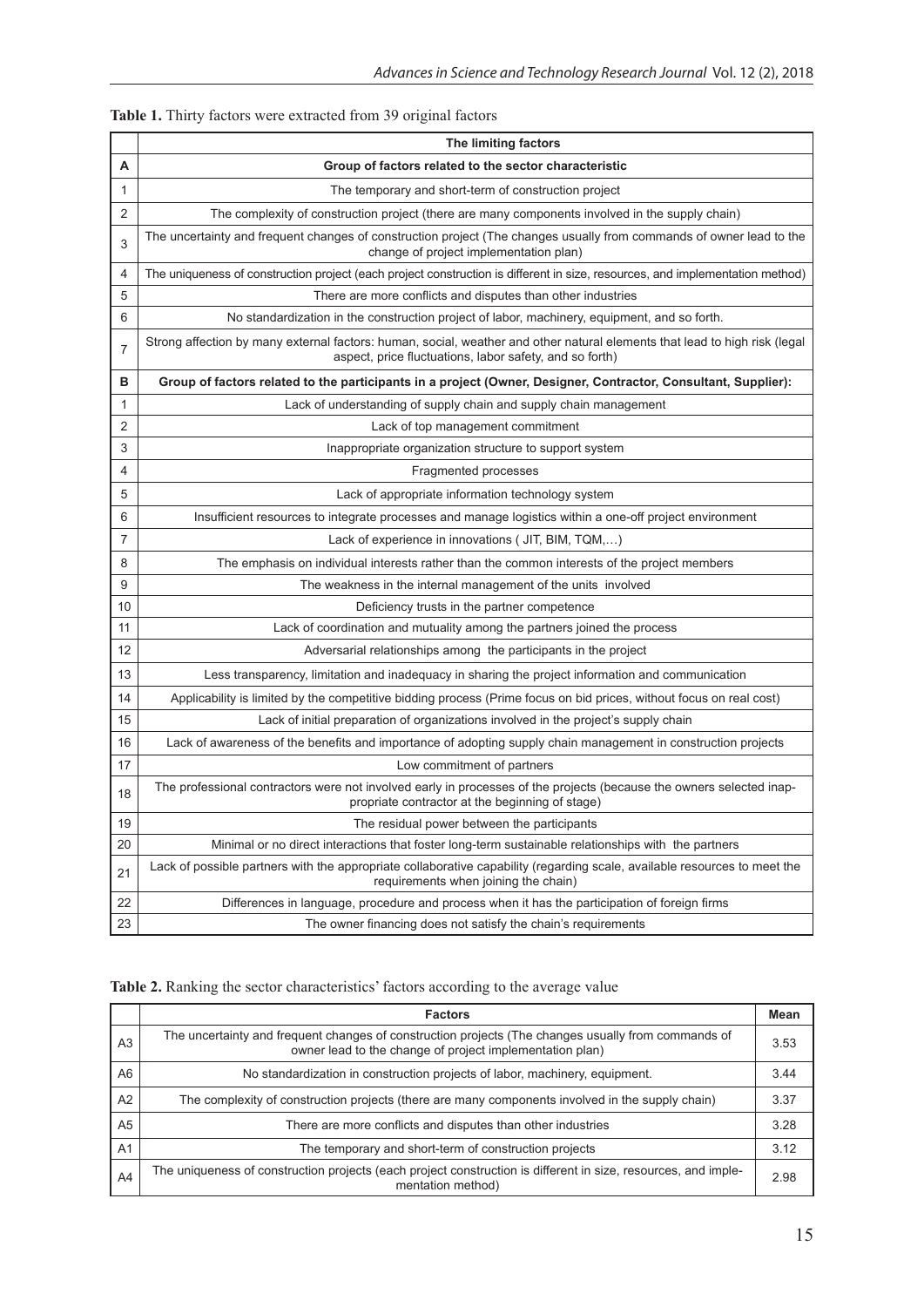|                | <b>Factors</b>                                                                                                                                                     | <b>Mean</b> |
|----------------|--------------------------------------------------------------------------------------------------------------------------------------------------------------------|-------------|
| <b>B1</b>      | Lack of understanding of supply chain and supply chain management                                                                                                  | 3.81        |
| B <sub>8</sub> | The emphasis on individual interests rather than the common interests of the project members                                                                       | 3.71        |
| <b>B23</b>     | The owner financing does not satisfy the chain's requirements                                                                                                      | 3.65        |
| <b>B16</b>     | Lack of awareness of the benefits and importance of adopting supply chain management in construction<br>projects                                                   | 3.63        |
| B <sub>9</sub> | The weakness in the internal management of the units involved                                                                                                      | 3.62        |
| <b>B2</b>      | Lack of top management commitment                                                                                                                                  | 3.60        |
| <b>B14</b>     | Applicability is limited by the competitive bidding process (Prime focus on bid prices, without focus on real cost)                                                | 3.53        |
| <b>B13</b>     | Less transparency, limitation and inadequacy in sharing the project information and communication                                                                  | 3.51        |
| <b>B11</b>     | Lack of coordination and mutuality among the partners joined in the process                                                                                        | 3.49        |
| <b>B7</b>      | Lack of experience in innovations (JIT, BIM, TQM, and so forth)                                                                                                    | 3.49        |
| B <sub>3</sub> | Inappropriate organization structure to support system                                                                                                             | 3.49        |
| <b>B12</b>     | Adversarial relationships among the participants in the project                                                                                                    | 3.45        |
| <b>B15</b>     | Lack of initial preparation of organizations involved in the project's supply chain                                                                                | 3.44        |
| <b>B21</b>     | Lack of possible partners with the appropriate collaborative capability (regarding scale, available resources<br>to meet the requirements when joining the chain)  | 3.42        |
| <b>B6</b>      | Insufficient resources to integrate processes and manage logistics within a one-off project environment                                                            | 3.42        |
| <b>B4</b>      | Fragmented processes                                                                                                                                               | 3.35        |
| <b>B10</b>     | Deficiency trusts in the partner competence                                                                                                                        | 3.33        |
| <b>B5</b>      | Lack of appropriate information technology system                                                                                                                  | 3.28        |
| <b>B22</b>     | Differences in language, procedure and process when it has the participation of foreign firms                                                                      | 3.14        |
| <b>B20</b>     | Minimal or no direct interactions that foster long-term sustainable relationships with the partners                                                                | 3.14        |
| <b>B18</b>     | The professional contractors were not involved early in processes of the projects (because the owners<br>selected inappropriate contractor at the beginning stage) | 2.94        |
| <b>B17</b>     | Low commitment of partners                                                                                                                                         | 2.94        |

tion have more conflicts and disputes than other industries, creating obstacles for managing a supply chain. Additionally, each project has its characteristics and no standardization in construction projects of labor, machinery, equipment, as a result, many aspects have to be considered to select appropriate supply chain with the demands on the resources (finance, labor, and machinery) to meet requirements of chains. This multiple is also an issue of the construction sector.

#### **The company's SCM capability approaches to apply SCM**

The understanding and equipment of every member of a supply chain about mind, knowledge, support structure, available resources are crucial; these will be facilitated when they take part in the chain. Also, each participant who comes from various independent organizations will always focus on individual interests, rather than common interests, therefore, conflicts are created. The deficiency trust in the partner competence has also been mentioned. These factors make the coordination and mutuality harder to apply, especially when the problem is happening, each member will handle it themself without, mutual discussion to find the best solution. It makes the SCM ineffective and wasteful.

#### **Lack of awareness of the importance of coordination and support among the project stakeholders**

The coordination and support among the project stakeholders play important roles in SCM. They help complete tasks efficiently and effectively. However, due to lack of awareness of their importance, many problems still exist in chains. First, it is adversarial relationships among the participants in the project, and less transparency. Second, it has limitation, and inadequacy in sharing the project information and communication; and lack of initial preparation of organizations involved in the project's supply chain. Third, the professional contractors did not participate early in processes of the projects; lack of coordination and mutuality among the partners joined the process. There-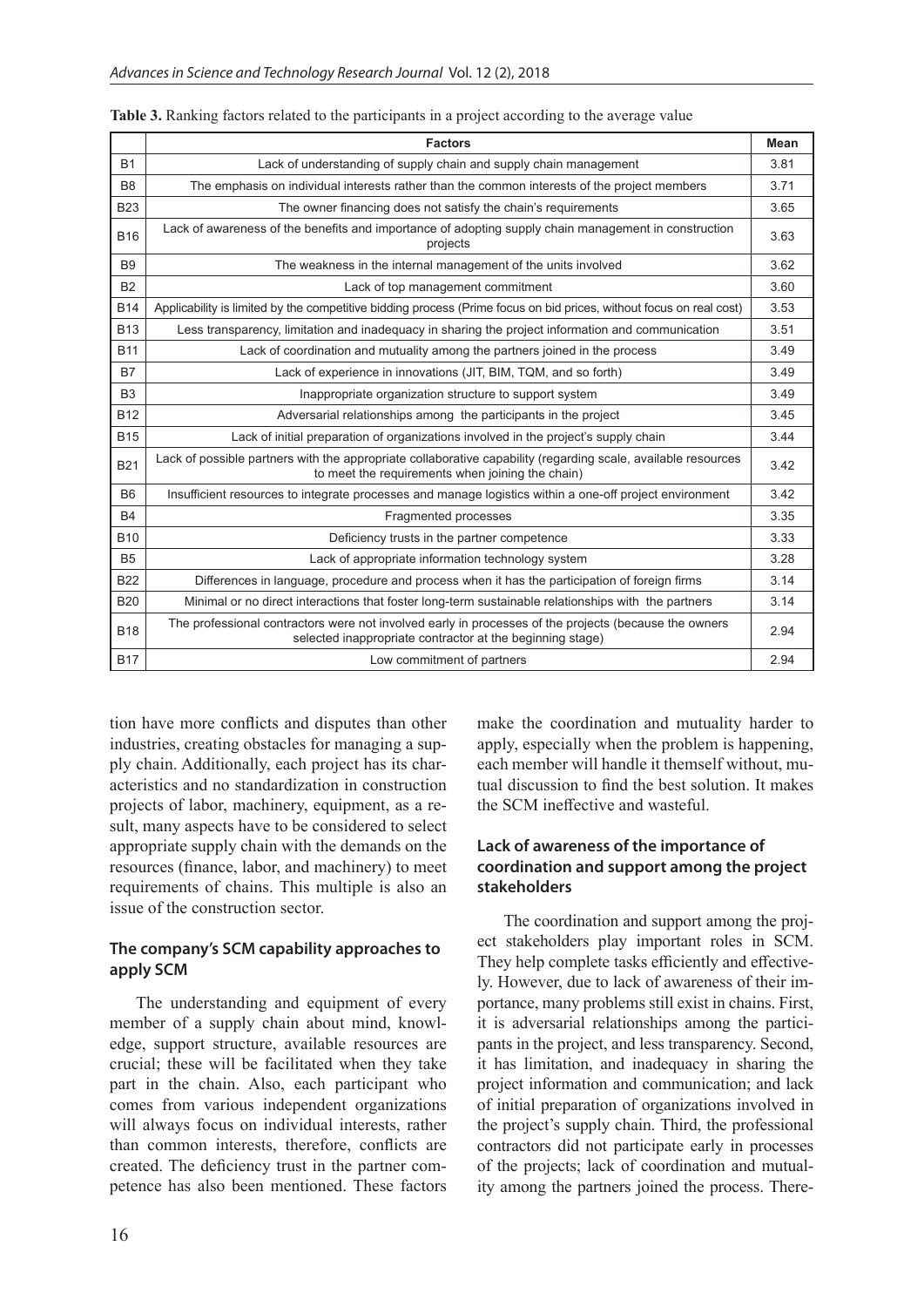| <b>Components</b>                                                                                                                                                  | Factor<br>Loading | Eigen-<br>values | % of<br>variance |
|--------------------------------------------------------------------------------------------------------------------------------------------------------------------|-------------------|------------------|------------------|
| 1. The company's SCM capability approaches                                                                                                                         |                   | 3.552            | 16.148           |
| Lack of understanding of supply chain and supply chain management                                                                                                  | 0.665             |                  |                  |
| Lack of top management commitment                                                                                                                                  | 0.743             |                  |                  |
| Insufficient resources to integrate processes and manage logistics within a one-off<br>project environment                                                         | 0.586             |                  |                  |
| The emphasis on individual interests rather than the common interests of the<br>project members                                                                    | 0.591             |                  |                  |
| The weakness in the internal management of the units involved                                                                                                      | 0.686             |                  |                  |
| Deficiency trusts in the partner competence                                                                                                                        | 0.673             |                  |                  |
| 2. The awareness of the importance of coordination and support among the<br>project stakeholders                                                                   |                   | 2.946            | 13.389           |
| Lack of coordination and mutuality among the partners joined the process                                                                                           | 0.630             |                  |                  |
| Adversarial relationships among the participants in the project                                                                                                    | 0.612             |                  |                  |
| Less transparency, limitation and inadequacy in sharing the project information<br>and communication                                                               | 0.636             |                  |                  |
| Lack of initial preparation of organizations involved in the project's supply chain                                                                                | 0.620             |                  |                  |
| Lack of awareness of the benefits and importance of the adopting supply chain<br>management in construction projects                                               | 0.579             |                  |                  |
| The professional contractors were not involved early in processes of the projects<br>(because the owners selected inappropriate contractor at the beginning stage) | 0.685             |                  |                  |
| 3. The inappropriate supply chain creation support systems                                                                                                         |                   | 2.367            | 10.760           |
| Inappropriate organization structure to support system                                                                                                             | 0.557             |                  |                  |
| Fragmented processes                                                                                                                                               | 0.706             |                  |                  |
| Low commitment of partners                                                                                                                                         | 0.685             |                  |                  |
| Differences in language, procedure and process when it has the participation of<br>foreign firms                                                                   | 0.560             |                  |                  |
| The owner financing does not satisfy the chain's requirements                                                                                                      | 0.573             |                  |                  |
| 4. The poor maintaining of collaborative relationships                                                                                                             |                   | 2.002            | 9.101            |
| Applicability is limited by the competitive bidding process (Prime focus on bid<br>prices, without focus on real cost)                                             | 0.749             |                  |                  |
| Minimal or no direct interactions that foster long-term sustainable relationships<br>with the partners                                                             | 0.615             |                  |                  |
| Lack of possible partners with the appropriate collaborative capability (regarding<br>scale, available resources to meet the requirements when joining the chain)  | 0.615             |                  |                  |
| 5. The experience of innovations                                                                                                                                   |                   | 1.736            | 7.890            |
| Lack of experience in innovations ( JIT, BIM, TQM)                                                                                                                 | 0.839             |                  |                  |
| 6. The appropriate information technology systems                                                                                                                  |                   | 1.333            | 6.060            |
| Lack of appropriate information technology system                                                                                                                  | 0.840             |                  |                  |

|  | <b>Table 4.</b> Summary of Factor Analysis results |  |
|--|----------------------------------------------------|--|
|  |                                                    |  |

fore, the organizations that want to apply the SCM should perceive and solve these problems.

#### **The inappropriate supply chain creation support systems**

This group often results in the fracture or disruption within supply chains, in which, the owner financing greatly influences the SCM decision making. Besides, enterprises have not yet mastered the SCM. As a consequence, the organizational structure and operating mechanisms are not effective. The

activities of the supply chain are separated, and the businesses do not have mechanisms to link them. Furthermore, the commitment of partners has a significant role. The clear division of interest, obligation, and responsibility of participants as well as among stakeholders helps to raise the effect of SCM.

#### **Poor maintaining of collaborative relationships**

The long-term collaborative relationships have benefits when implementing SCM. The col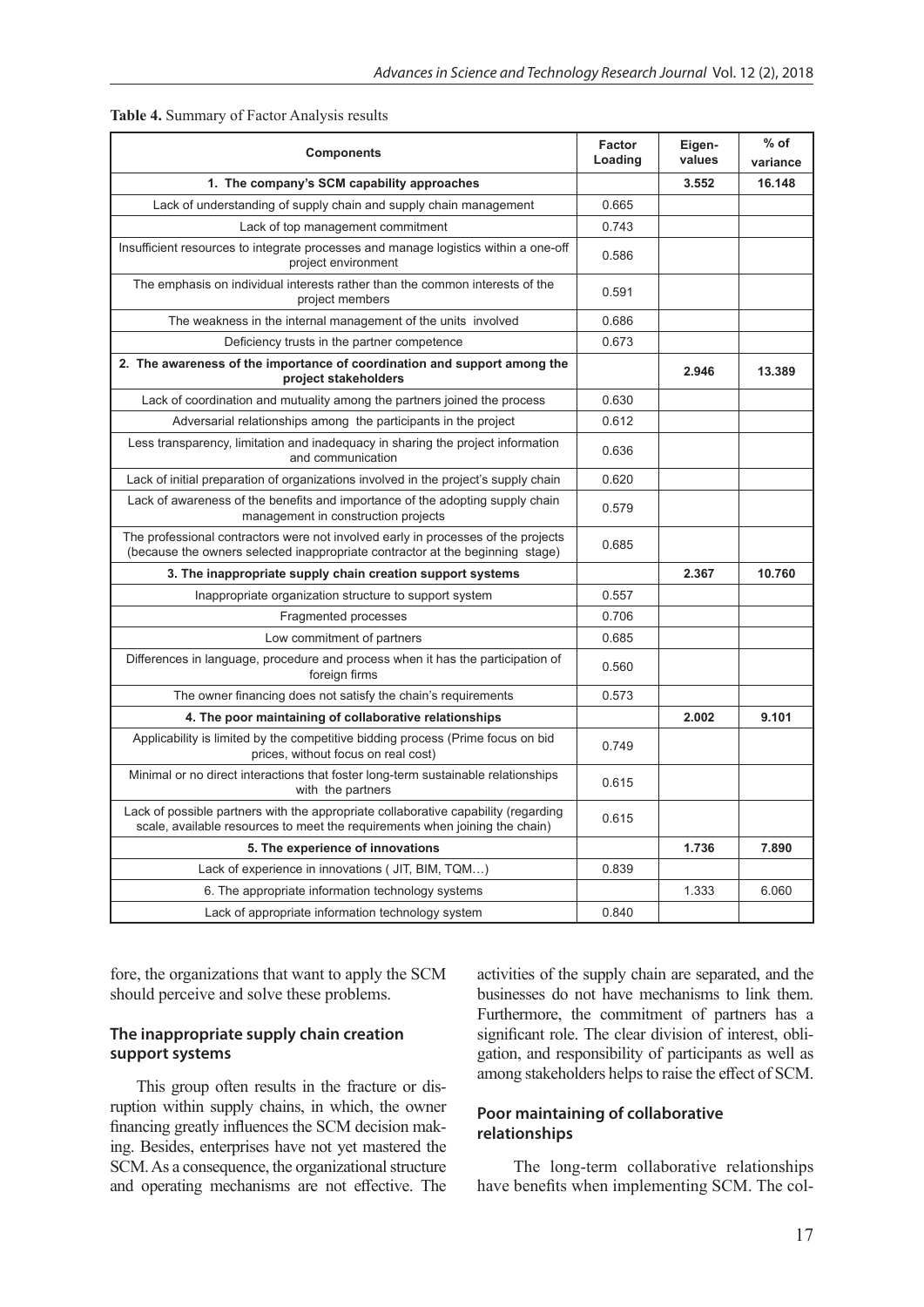laborative relationships in chains have been unstable and short-term by the factors in this group. In most countries, bidding is used to choose suitable contractors who are eligible to meet the project demands. However, choosing bidder with the focus on bid prices leads to many problems. First, it is an attempt to improve profit levels on the project through reductions in quality of materials; the contractor will attach particular importance to costs instead of project quality, and they do not have the ability and will to cooperate in giving innovations or collaborating to solve problems. Also, since the short life cycle of projects and myopic thinking of the project stakeholders, the long-term relationships are also not considered. The capability plays an important role when they want to achieve long-term relationships. Another problem is to find suitable partners. Therefore, maintaining a long-term collaborative relationship is a challenge in applying SCM.

#### **Lack of experience of innovations**

Ruben Vrijhoef and Lauri Koskela (2010) found that the wastes and problems of chains are widely caused by obsolete and myopic in the chain driver. So, applying SCM and offering innovation are very essential. However, the shortage experience will bring bad results and make more waste. For example, the Buchhaugen project used JIT style delivery system and employed a unit order system where the project was split into small packages of material delivered to the site where they are needed, just as they are required. As a result, at least one firm (an intermediary materials handler or supply depot) found an overall increase in costs with the unit order system [1]. Therefore, we should consider this problem before applying SCM or any new methods.

#### **Lack of appropriate information technology systems**

In a construction project, from beginning to end, many participants and heavy set of documents, drawings are attached. Furthermore, there are many problems needed to coordinate and exchange rapidly to make decisions quickly when the project is implemented. Thus, in SCM, information technology (IT) is vital to meet the document management demands, as well as exchange information and coordinate partners rapidly and more efficiently, support to quickly and timely make decisions. However, Vietnam's construction industry still has not had a suitable IT system. Most of the companies have manually managed their documents, exchanged information through direct conferences, phones, faxes or emails. This led to many mistakes and dangerous consequences. It can cause cost overrun, schedule delay, and difficulties when applying SCM. It is a barrier to the application of SCM in Vietnam.

# **CONCLUSION**

The SCM helped many industries improve their performance and competitive capacity in today's global markets, especially in the manufacturing sector. However, the construction industry is limited to apply SCM technique. In this research, seven main causes of limitation to apply SCM application to Vietnamese construction industry are identified following the perspective of the main contractors at the construction phase of the project. Based on these results, the contractors can propose some solutions to help them reform and upgrade SCM application level. It will help contractors increase productivity, optimize costs and enhance their competitive advantage in the current fiercely competitive market. However, the concept of supply chain and SCM are relatively new to the construction industry in Vietnam. The collected data are still approximate despite trying to gather data by face-to-face interview because the respondents did not deeply understand the survey issue. Besides, this research only assesses the subject based on the viewpoint of the main contractors at construction phase of projects.

# **ACKNOWLEDGEMENT**

The authors gratefully acknowledge Hochiminh City Open University (HCMCOU), Ho Chi Minh City University of Technology (HCMUT) and Chulalongkorn University (CU) for supporting this research.

# **REFERENCES**

- 1. Aleksander L., Małgorzata L., and Rafał L. Different multidimensional exploratory techniques in classifying variables into qualitative criteria of spare parts selection for passenger cars. Advances in Science and Technology Research Journal, 10(31), 2016, 185–193.
- 2. Apollo, M., and Miszewska-Urbańska, E. Analysis of the increase of construction costs in urban regeneration projects. Advances in Science and Technology Research Journal, 9(28), 2015, 68-74.